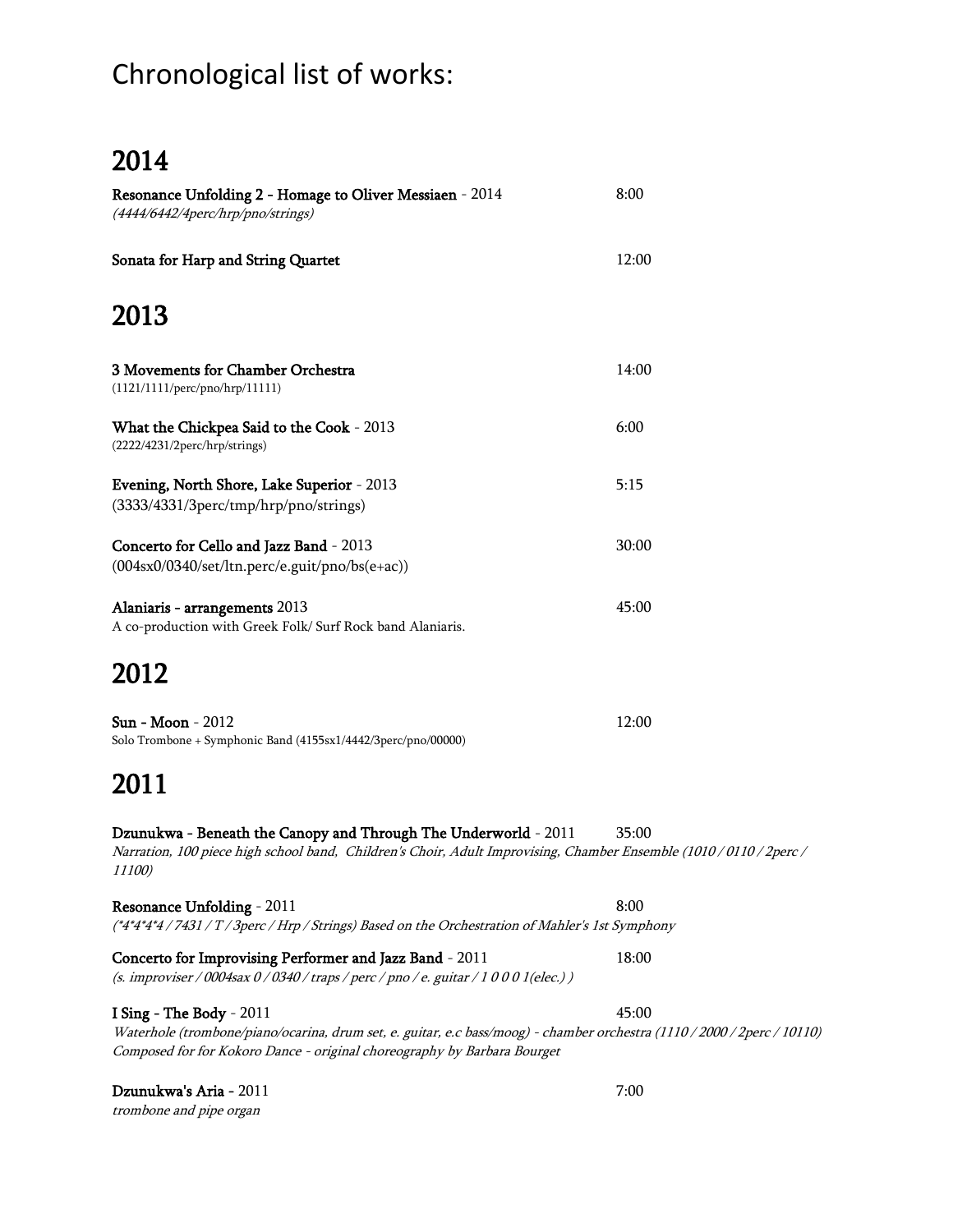# 2010

| An Ocean Called Owen - 2010                                                                                                   | 45:00                      |
|-------------------------------------------------------------------------------------------------------------------------------|----------------------------|
| Story: Dwight Schenk, Music: Scott Good, Dwight Schenk                                                                        |                            |
| (narration, actor, 2(3)*2(3)**2(3) Schenk)**2(3)*/4*2(3)31 / T / 2 perc / Cel / Hrp / Strings / Audio Playback / 53 slides *) |                            |
|                                                                                                                               |                            |
| Mr Sun - arrangement - 2010 -                                                                                                 | 4:15                       |
| (22*22 / 4231 / 2perc / tmp / hrp / pno / strings)                                                                            |                            |
| <b>Etudes for Chamber Ensemble</b><br>$-2010$                                                                                 | 7:30                       |
| (1100/0000/0/11111)                                                                                                           |                            |
|                                                                                                                               |                            |
| $-2010$<br>Grunge - arrangement                                                                                               | 8:30                       |
| (2121/3131/traps mallets/2 pno/22221)                                                                                         |                            |
|                                                                                                                               |                            |
| 2009                                                                                                                          |                            |
|                                                                                                                               |                            |
|                                                                                                                               | 16:00                      |
| Blues'n Riff: The Spectacular Tale of Katy Caboose - 2009                                                                     |                            |
| (*3*3*3/4*331 / T / 4 perc / Pno / Hrp / Strings / Audio Playback)                                                            |                            |
| Siyahamba (ar)-2009                                                                                                           |                            |
| $(2*222 / 4231 / 2$ perc / tmp / hrp / pno / strings)                                                                         |                            |
|                                                                                                                               |                            |
| Composition: Impossible - 2009                                                                                                | 4:00+6:00 incidental music |
| (actor + 3222 / 4331 / Tmp / 2perc / Hrp / Pno / Strings)                                                                     |                            |
| Composed for the Vancouver Symphony Educational concerts. CAC/VSO resdiency.                                                  |                            |
|                                                                                                                               |                            |
| Dzunukwa - 2009                                                                                                               | 12:00                      |
|                                                                                                                               |                            |
| solo theatrical trombonist + 8 trombones, percussion, and 8+ sound makers - spacial composition, coordinated by               |                            |
| stopwatch                                                                                                                     |                            |
|                                                                                                                               |                            |
| 2008                                                                                                                          |                            |
|                                                                                                                               |                            |
| <b>Le Baiser</b> - 2008                                                                                                       | 18:00                      |
| $(2222 / 4231 / T / 2$ perc / pno / hrp / strings)                                                                            |                            |
| Composed and commissioned by the National Arts Centre Orchestra                                                               |                            |
|                                                                                                                               |                            |
| <b>Shock Therapy Variations - 2008</b>                                                                                        | 21:00                      |
| (s.trombone + *10*1 S+Tsax *1 / 1121 / traps / perc / pno / e.guitar /11111 + amplification)                                  |                            |
|                                                                                                                               |                            |
| 2007                                                                                                                          |                            |
|                                                                                                                               |                            |
| Between the Rooms - concerto for trumpet and orchestra-2007                                                                   | 25:00                      |
| (s. tr. / 2222 / 4231 / T / 2-4 perc / hrp / Strings)                                                                         |                            |
|                                                                                                                               |                            |
| Anguished Grief - solo violin and string orchestra - 2007                                                                     | 14:30                      |
| (s. violin / 0000 / 0000 / 0 / 43221)                                                                                         |                            |
|                                                                                                                               |                            |
|                                                                                                                               |                            |

**Cry** - 2007 21:00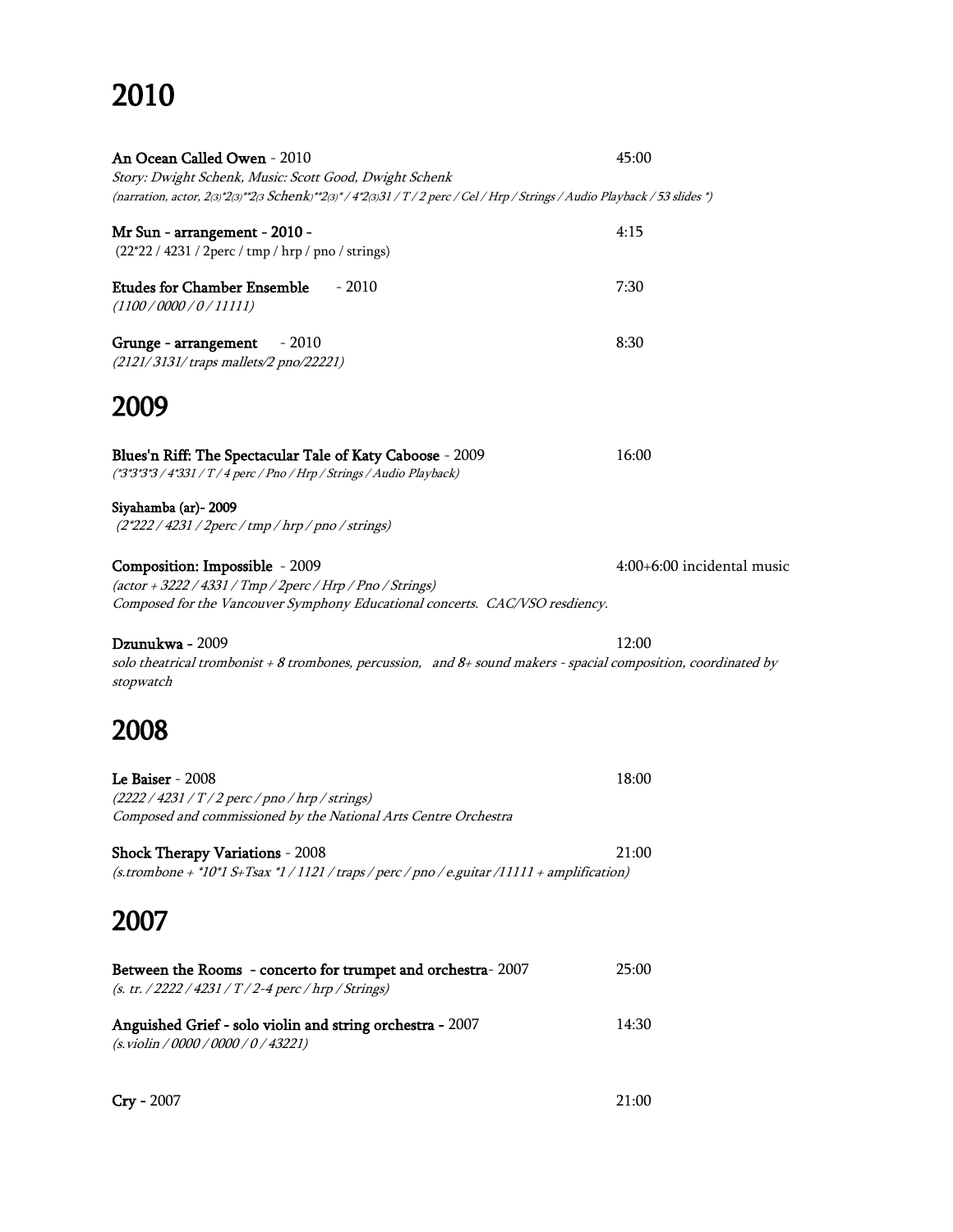Vonnegut and the Slaughterhouse Orchestra - tribute to Kurt Vonnegut - 2007 1:30:00 Music and Lyrics: Scott Good and Dwight Schenk (Singer, Soprano, Actor, (001 2sax 0 / 0210 / perc / traps / kbd / e guitar / e bass / 10111) Co-composed with singer/songwriter/lyricists Dwight Schenk.

#### 2006

| Babbitt – concerto for saxophone(s) and orchestra - 2006<br>(s. sax / *2*2*2*2 / 2221 / T / Perc / Pno / Hrp / Strings) | 26:00    |
|-------------------------------------------------------------------------------------------------------------------------|----------|
| Xenakis - reflectons -2006<br>actor, 2 tbn, bari. sax., live electronics with 8 speaker surround sound                  | 30:00    |
| and dreams rush forth to greet the distance - 2006<br>violin and piano                                                  | 6:00     |
| Acid Brass (ar. S.Good) - 2006<br>(002 t+b sax 0 / 0330/ traps / perc / kbd / e. guit / e.bass)                         | $45:00+$ |
| 2005                                                                                                                    |          |
| Sinfonia - 2005<br>(*3*3*3*3 / 4341 / tmp / 3perc / hrp / pno / strings)                                                | 15:00    |
| Variations for Chamber Orchestra - 2005<br>(*10*11 / 1000 / 1 Perc/ Hrp / 11111)                                        | 16:00    |
| <b>Sun - Moon - 2005</b><br>string quartet                                                                              | 8:15     |
| <b>2004</b>                                                                                                             |          |
| quietness - 2004<br>2 Percussionists.                                                                                   | 11:30    |
| <b>Etude</b> - 2004<br>Piano                                                                                            | 5:00     |
| Four Spanish Songs (arrangement)<br>7min<br>solo trumpet and string orchestra                                           |          |

#### 2003

| The Bacchae - 2003                                        | 48:00 |
|-----------------------------------------------------------|-------|
| 3 Actors, Soprano, (00*10 / 0010 / perc / 10110 )         |       |
| A musical setting of the Euripedes play of the same name. |       |
|                                                           |       |

**Prelude** - 2003 2:30 solo cello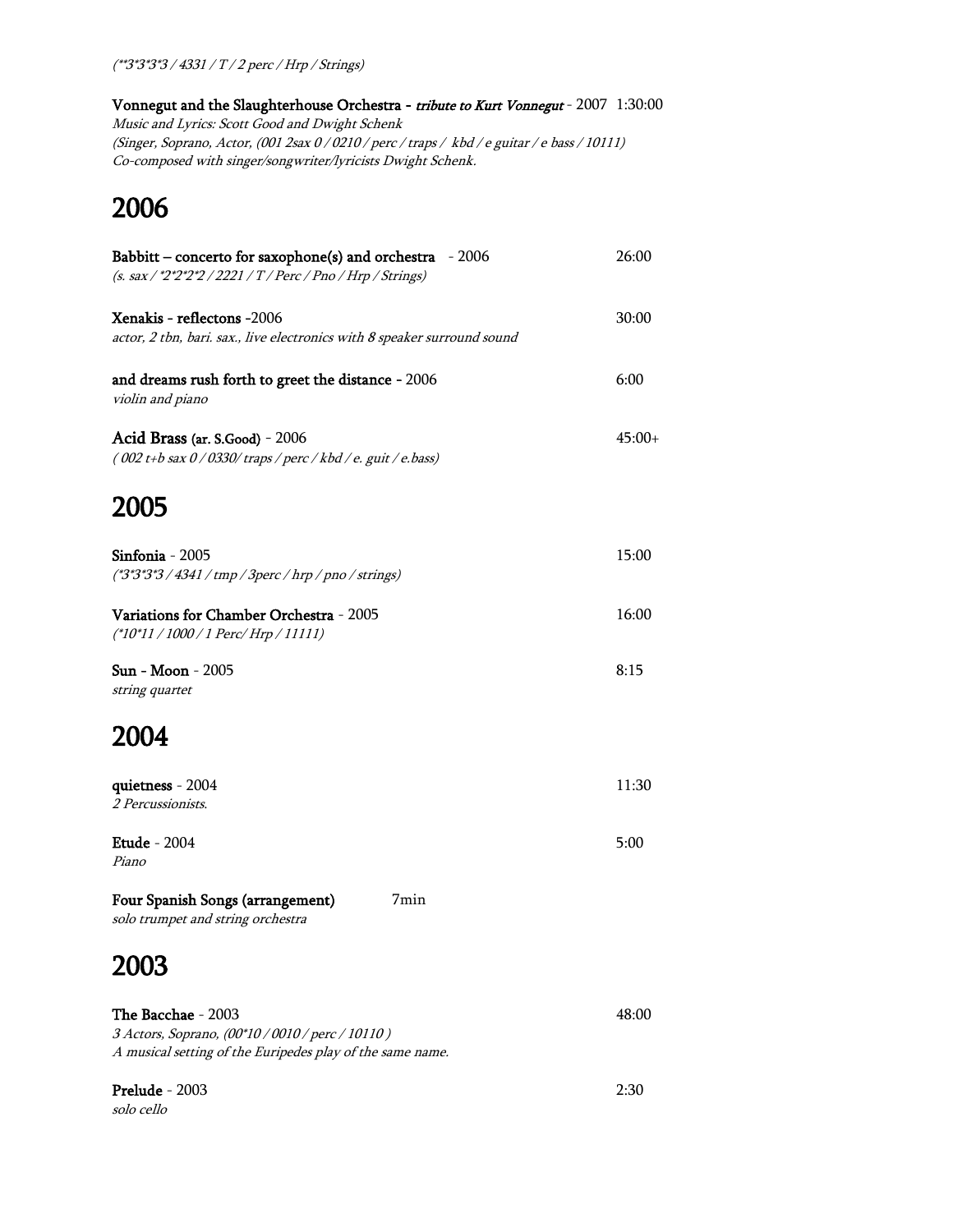#### Winter Fanfare - 2003 - 2:00

Brass Quintet

## 2002

| <b>Hannaford Variations - 2002</b>                                                                   | 18:45 |
|------------------------------------------------------------------------------------------------------|-------|
| (4 S. Crnt, section Crnt, Fl. Hn, 3 T. Hn, 2 B. Hn, 2 Tbn, 2 Euph, 2 Eb Tba, 2 Bb Tba, Tym, 2 Perc.) |       |
| <b>Deuil Engoisseux -2002</b>                                                                        | 18:30 |
| Soprano + String Quartet                                                                             |       |
| Text: Christine de Pizan                                                                             |       |

# 2001

| Rise $-2002$<br>Horn(Alto Trombone), Tenor Trombone, Bass Trombone                                 | 3:30  |
|----------------------------------------------------------------------------------------------------|-------|
| <b>Onyx Variations - 2001</b><br>Flute/Piccolo, Oboe/English Horn, Clarinet/Bass Clarinet, Bassoon | 24:00 |

#### 2000

| Antiphonal - 2000                                 | 8:00  |
|---------------------------------------------------|-------|
| 2 trumpets, Horn, 2 Trombones, 4 channel playback |       |
| Blood Which Flowed - 2000                         | 11:15 |
| Viola, Trombone, C Flute, Alto Flute, Piano, Harp |       |
| Fanfare for the S.L.C. - 2000                     | 2:15  |
| 2 Trumpets, Horn, 2 Trombones                     |       |
| 1999                                              |       |
| Concerto for Orchestra - 1999                     | 17:30 |
| (*22*32 / 4231 / T / 2 Perc / Pno / Strings)      |       |
| Look to this Day - 1999                           | 3:40  |
| Soprano, 2 Trumpets, Horn, 2 Trombones, Cello     |       |
| Sorensen Variations - 1999                        | 16:30 |
| Trombone and String Quartet                       |       |
| <i>excerpts from the Book of Hours - 1999</i>     | 22:00 |

Soprano, 2 Trumpets, Horn, Tenor Trombone, Bass Trombone, 2 Percussion Text: Rainer Rilke

## 1998